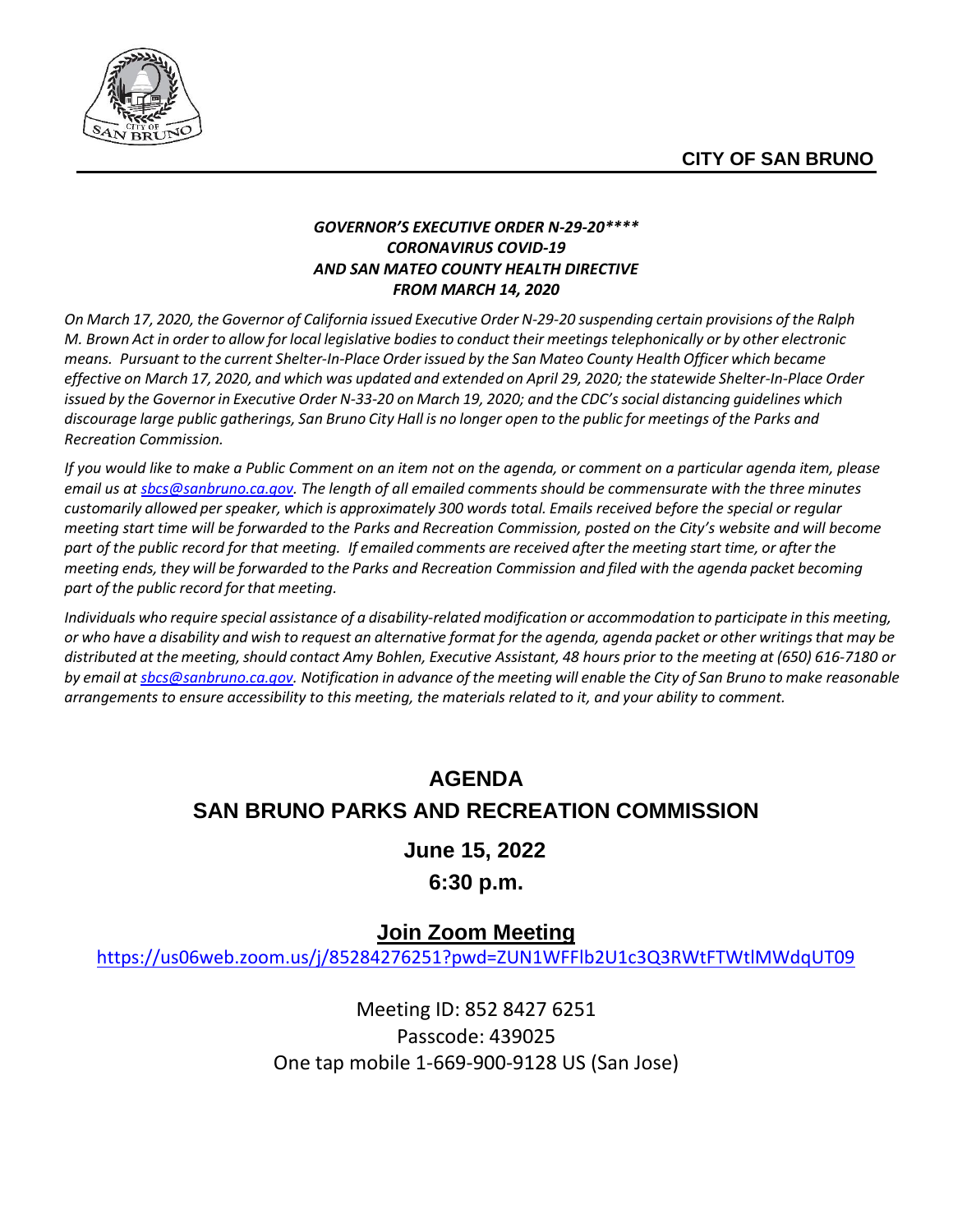#### **WELCOME TO OUR COMMISSION MEETING**

If you wish to speak on an item under discussion by the Commission and appearing on the agenda, you may do so upon receiving recognition from the Commission Chair. If you wish to speak on a matter not appearing on the agenda, you may do so during PUBLIC COMMENT. Please state your name and address; if you are representing an organization, please state the name of the organization. In compliance with American Disabilities Act, individuals requiring accommodations for this meeting should notify us **48** hours prior to meeting (616-7180).

#### **Please note: Commission policy allows a maximum of three (3) minutes for individual comments.**

- 1. **CALL TO ORDER/ROLL CALL/PLEDGE OF ALLEGIANCE:** Chair Mike Palmer, Vice Chair Kris Gonzales, Lorry Greenberg, Tom Kuhn, Jessica Martinucci, David Nigel, Lucy Zamattia, Michael Zastrow, Adam Zbriger, Youth Representative
- 2. **REVIEW OF AGENDA:**
- 3. **ACCEPTANCE OF THE MINUTES:** May 18, 2022

#### 4. **CONSENT CALENDAR:**

5. **PUBLIC COMMENT ON ITEMS NOT ON AGENDA: (Note: Commission's policy is to refer matters raised in this forum to staff for investigation and/or action where appropriate. State Law, known as the "Brown Act", prohibits Commission from discussing or acting upon any matter that is not on the agenda. Non-agenda issues raised by members of the public or by the Commission may, at the discretion of the Commission, be scheduled for consideration at future meetings.)**

#### 6. **UNFINISHED BUSINESS:**

#### 7. **NEW BUSINESS:**

- a. Accept Staff Recommendation to Relocate the August 17, 2022 Commission Meeting
- b. Accept Staff Recommendation to Cancel July 20, 2022 Commission Meeting

#### 8. **ITEMS FROM COMMISSIONERS:**

#### 9. **ITEMS FROM STAFF:**

a. RAC Communications

#### 10. **ADJOURNMENT**

The next regular Parks and Recreation Commission Meeting will be on Wednesday, August 17, 2022.

**\*\* POSTED PURSUANT TO LAW \*\***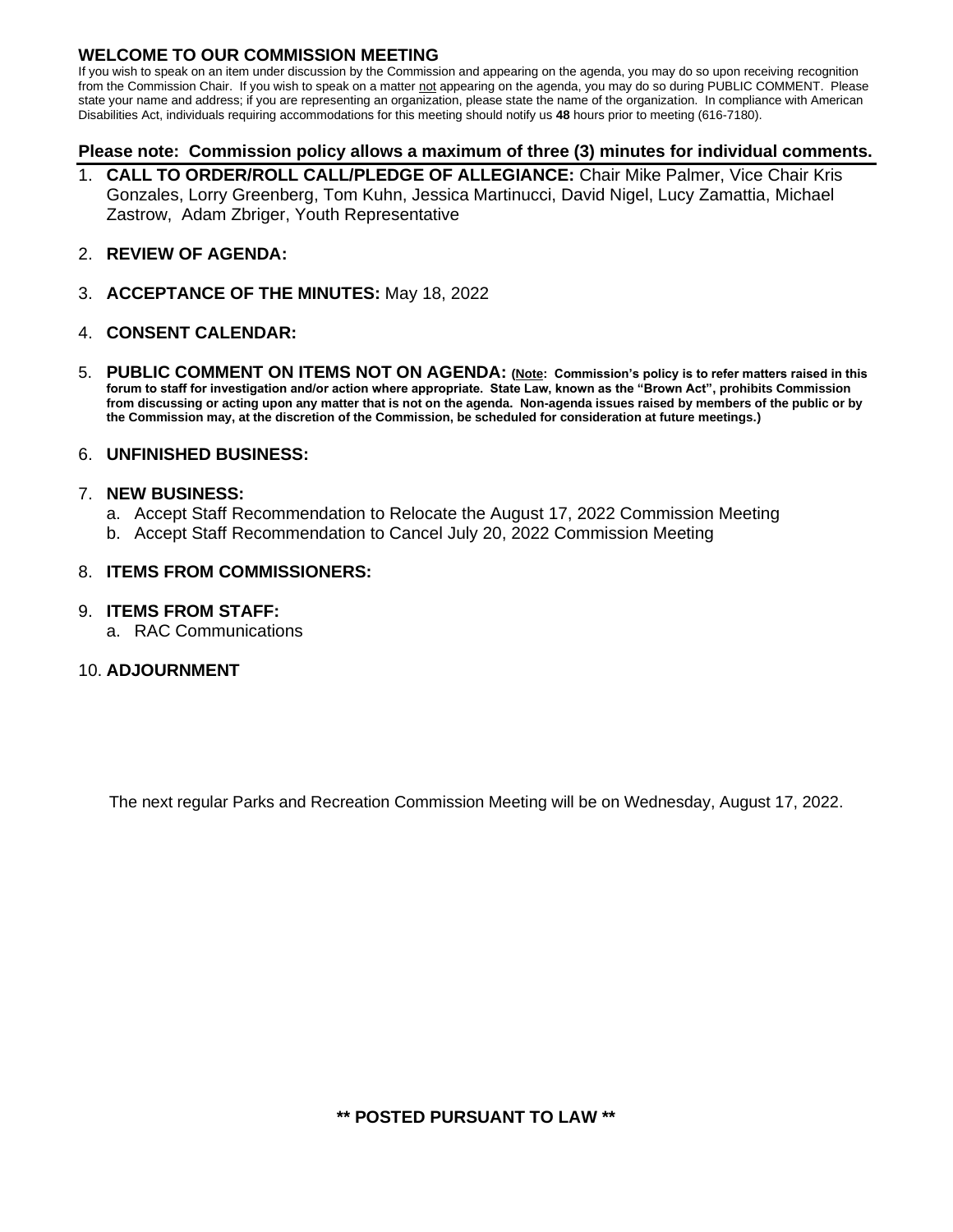

Community Services Department



#### **MINUTES**

#### **Parks and Recreation Commission Meeting May 18, 2022**

1. **Call to Order/Roll Call/Pledge of Allegiance:** Chair Palmer called the meeting of the Parks and Recreation Commission to order at 6:30 p.m. Commissioners Present: Chair Palmer, Vice Chair Gonzales, Greenberg, Kuhn, Martinucci, Nigel, Zamattia, Zastrow, and Zbriger. Staff Present: Brewer, Mottola, and Venezia.

**Commissioner Zamattia** led the Pledge of Allegiance.

- 2. **REVIEW OF AGENDA**: **MSC Nigel/Greenberg.** Unanimous.
- 3. **ACCEPTANCE OF THE MINUTES**: Minutes from April 20, 2022. **MSC Martinucci/Gonzales.** Unanimous.
- 4. **CONSENT CALENDAR:** None.
- 5. **PUBLIC COMMENT ON ITEMS NOT ON AGENDA**: None.
- 6. **UNFINISHED BUSINESS**: None.

#### 7. **NEW BUSINESS:**

- a. Memorial Recognition Subcommittee Appointment **Superintendent Brewer** presented the staff report. **Chair Palmer** asked for volunteers. **Commissioner Kuhn** stated he would be interested. Chair Palmer and Commissioner Kuhn will make up the subcommittee.
- b. Information Regarding Summer Access Scholarship Program **Superintendent Brewer** presented the staff report. She gave kudos to Kelsey Clyma, Recreation Services Coordinator, for writing the grant. This County grant will allow a \$1,000 scholarship per qualifying child for summer programs. 20 scholarships have been awarded so far. **Director Mottola** explained that our existing scholarship is limited to \$200 per family per trimester of the calendar year. This is a substantial difference and a much needed type of adjustment for the summer program. The real equity of access to programs is important. Many of the summer camps are learning through play based.

**Commissioner Greenberg** asked about summer camp locations. **Director Mottola** stated that the first week of camp will be at Commodore Park and everything else will be at Parkside.

**Vice Chair Gonzales** congratulated Kelsey Clyma for this amazing opportunity for families in the community. **Chair Palmer** echoed Vice Chair Gonzales' words.

**Commissioner Kuhn** asked if scholarships had been awarded and if applications were still being submitted. He asked about the deadline to enroll in camps. **Superintendent Brewer** stated that applications were still coming in. She stated that between 20 – 25 have been awarded. She stated that there were still openings for camps and that the deadline was when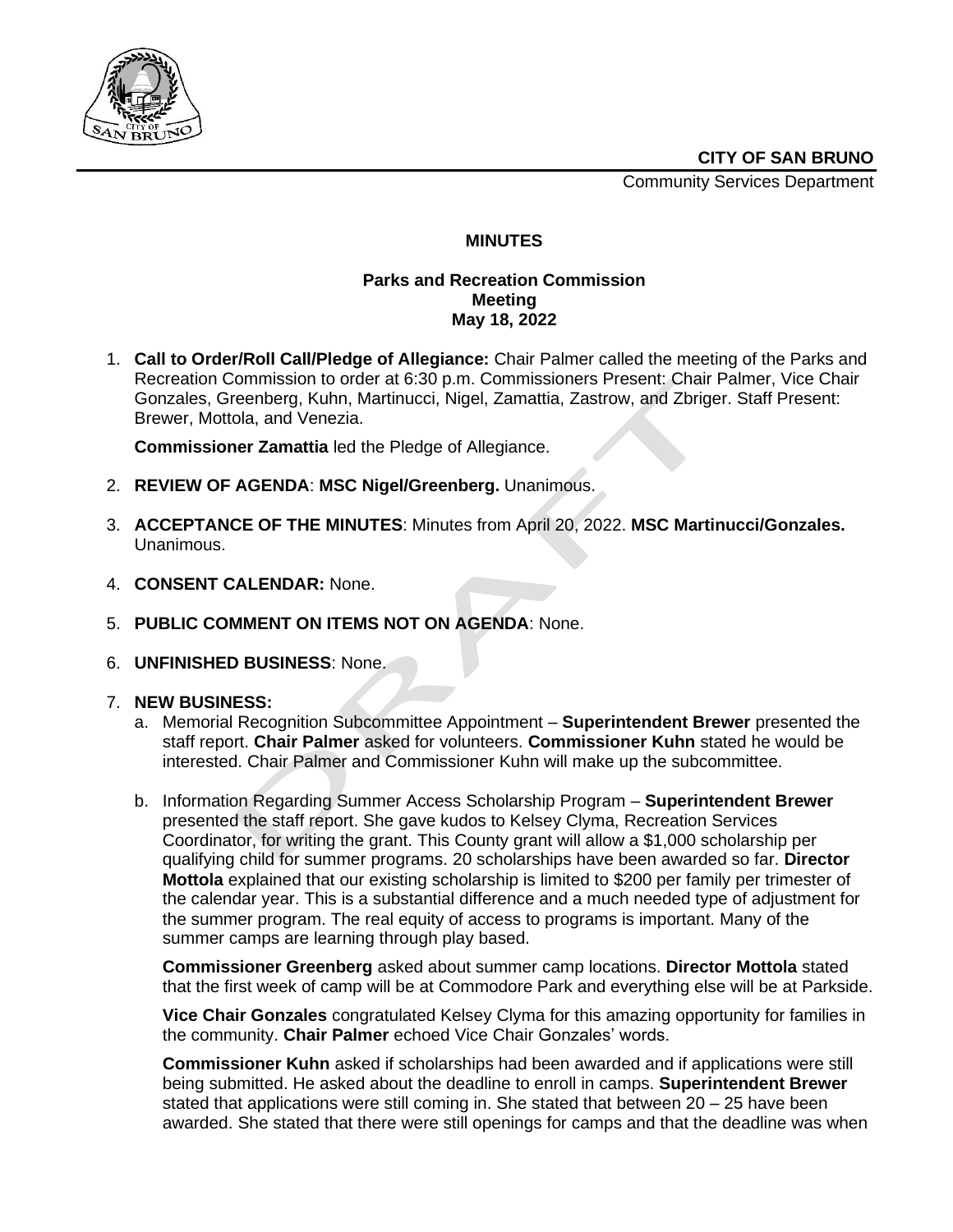it is booked or it started. The scholarship information was still being advertised through social media and emails.

**Chair Palmer** asked about the infrastructure part of the grant. **Director Mottola** stated that some hotspots and additional canopies would be purchased for outdoor camps.

**Commissioner Zastrow** asked about the cost of camps. **Superintendent Brewer** stated that the \$1,000 would cover approximately 75% of the cost if all weeks are needed during the summer.

#### 8. **ITEMS FROM COMMISSIONERS:**

a. RAC Communications – **Chair Palmer** showed the presentation from tonight's earlier RAC Advisory Committee Meeting.

**Vice Chair Gonzales** and **Commissioner Martinucci** presented the idea of a park scavenger hunt to get the community involved with visiting all of the parks. The commissioners discussed the idea and were in favor of developing it. **Director Mottola** thought this was a brilliant idea to get people to go explore. **Chair Palmer** agendized until next month's meeting.

**Commissioner Nigel** stated he just completed his 52nd year on the commission. Commissioners congratulated him.

**Commissioner Greenberg** completed a park visit to Buckeye Park. She spoke to people visiting the park and asked for their thoughts and suggestions. She reminded everyone that the renovation at Greenberg field would begin on May 23<sup>rd</sup>. Chair Palmer asked if there would be a ribbon cutting ceremony at the start. **Commissioner Greenberg** stated that there was talk that it would be at the completion of the project.

**Vice Chair Gonzales** stated that the parks looked great. She and Commissioner Martinucci visited 6-7 parks. She thanked Dan and staff. Other commissioners agreed.

**Chair Palmer** brought Helen Kiefer her Community Recognition Award plaque. He was impressed by all of her work. **Commissioner Martinucci** stated that she enjoyed having these awards presented on zoom so family and friends from out of the area could attend.

#### 9. **ITEMS FROM STAFF:**

a. Recreation Division Staffing Update – **Director Mottola** presented an overview of the status of staffing levels within the Recreation and Senior division. It was born out of necessity as well as best practices that a more unified division of Recreation and Seniors was created. She reviewed program delivery pre-Covid, through Covid, and current. **Director Mottola** acknowledged all of Superintendent Brewer's excellent work with the Senior lunch program during Covid. She stated that the new deputy director would be starting in mid-June. The position was needed due to the growth of the RAC and new programs. Staffing was the lowest it has been since 2019 with four staff. She reviewed the body of work that would be needed to open the RAC. Program plans with recommended fees would be upcoming for the Commission to review before going to Council. This work would need to be done by December so a mid-year resource request could happen. It will be an exciting and heavy workload over the next six months. She acknowledged the extraordinary effort that was put out on a daily basis in order to serve the community.

**Chair Palmer** thanked Director Mottola for her comprehensive report. He gave kudos to the staff for all of their work.

**Commissioner Zamattia** stated she was impressed by how much staff does and thanked staff.

**Superintendent Brewer** announced that Community Day would be taking place on Sunday,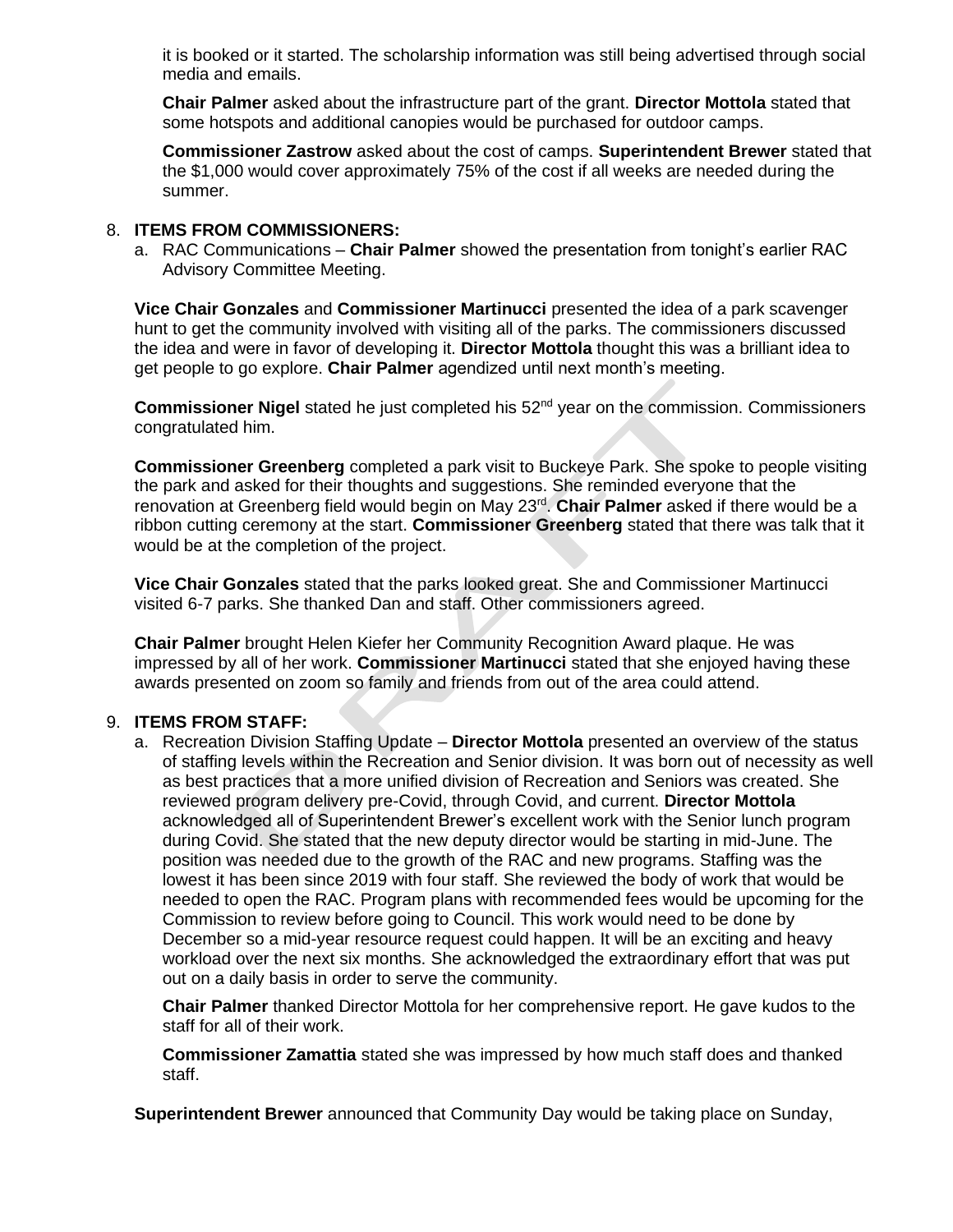June 5<sup>th</sup> after the Posy Parade. It would happen on San Mateo Avenue from noon – 5pm. She reviewed the day's events. She asked if the commission would like to staff a table for the event. Since there was interest, she stated that she would send out an email and then put together a schedule. **Vice Chair Gonzales** asked if there could be printed information for the table about the RAC. Commissioners discussed the look of the table and giveaways.

10. **ADJOURNMENT**: With no other business to be conducted, **Chair Palmer** adjourned the meeting at 7:51 p.m.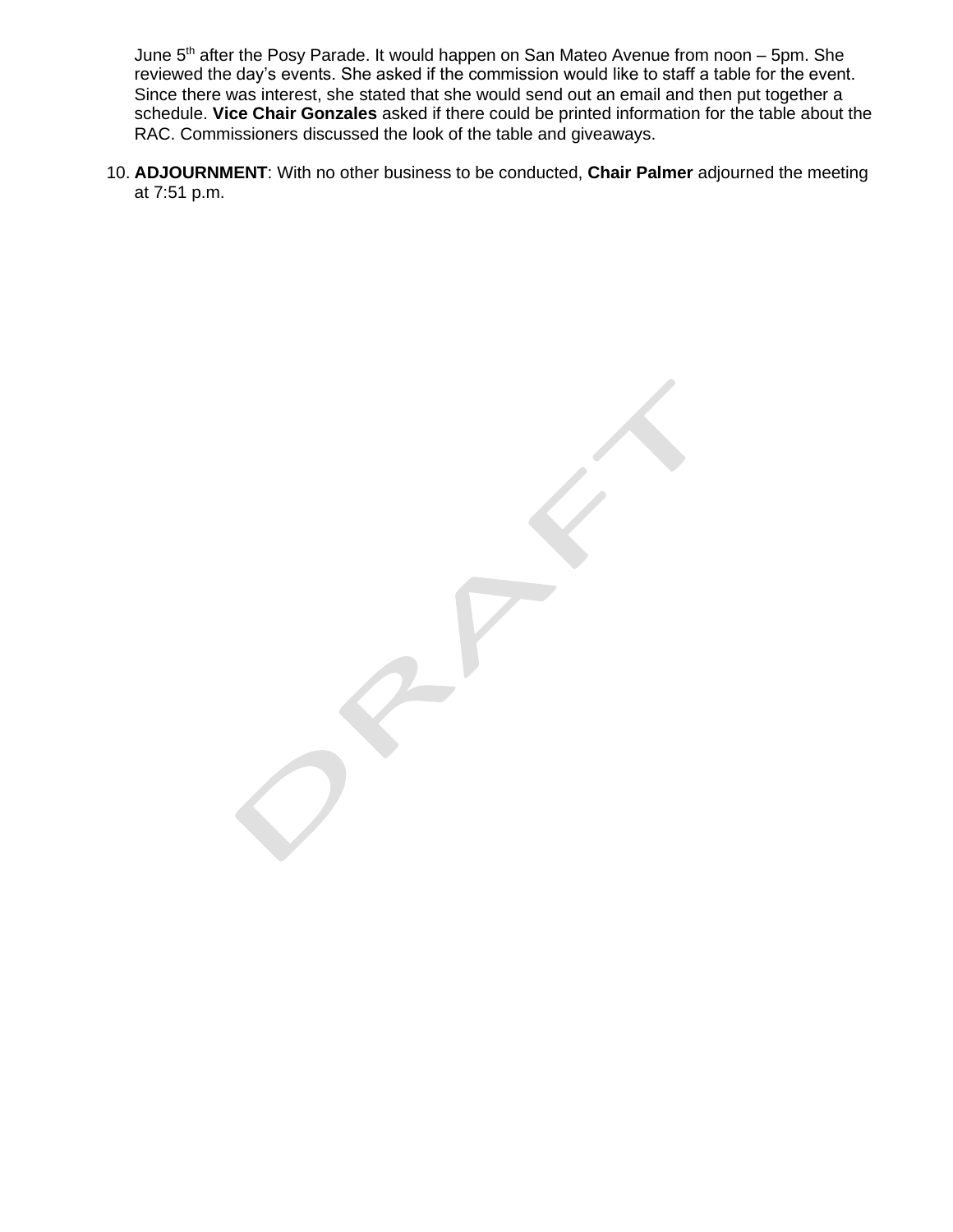

**CITY OF SAN BRUNO**

Community Services Department

**Date:** June 15, 2022

**From:** Danielle Brewer, Community Services Superintendent

**To:** Parks and Recreation Commission

**Subject:** Accept Staff Recommendation to Relocate the August 17, 2022 Commission Meeting

#### **BACKGROUND:**

From time to time, the Parks and Recreation Commission has held offsite meetings to tour parks or projects. For the past few months, the Community Services Department has been working with nonprofit partners to complete projects that enhance the user experience at our parks and sports fields. Staff is proposing to relocate the August 17, 2022 meeting of the Commission to tour these projects.

#### **DISCUSSION:**

The Community Services Department has been working with projects at San Bruno City Park, Lions Field, and Greenberg Field that have been made possible through the generosity of our non-profit partners. Many of the projects will be completed by the August Parks and Recreation Commission Meeting.

Staff is proposing to relocate the meeting so that the Commission can experience the projects in person. If Commission concurs with the proposal to move the meeting offsite, the meeting will begin at San Bruno City Park and travel from there to Lions Field and from Lions Field to Greenberg Field.

Any conduct of business will take place at Greenberg Field and Commodore Park Picnic Area 1 and 2. The meeting will be agendized so members of the public would be appropriately noticed and invited to join the tour and the meeting at Commodore Park. We think this will be a wonderful opportunity to say thanks to our local nonprofits for everything they do to support Parks and Recreation and would like to invite representatives from our funding partners for these projects to join us.

#### **RECOMMENDATION:**

Staff recommends that the Commission moves the location of its August 17, 2022 meeting.

#### **FISCAL IMPACT:**

None